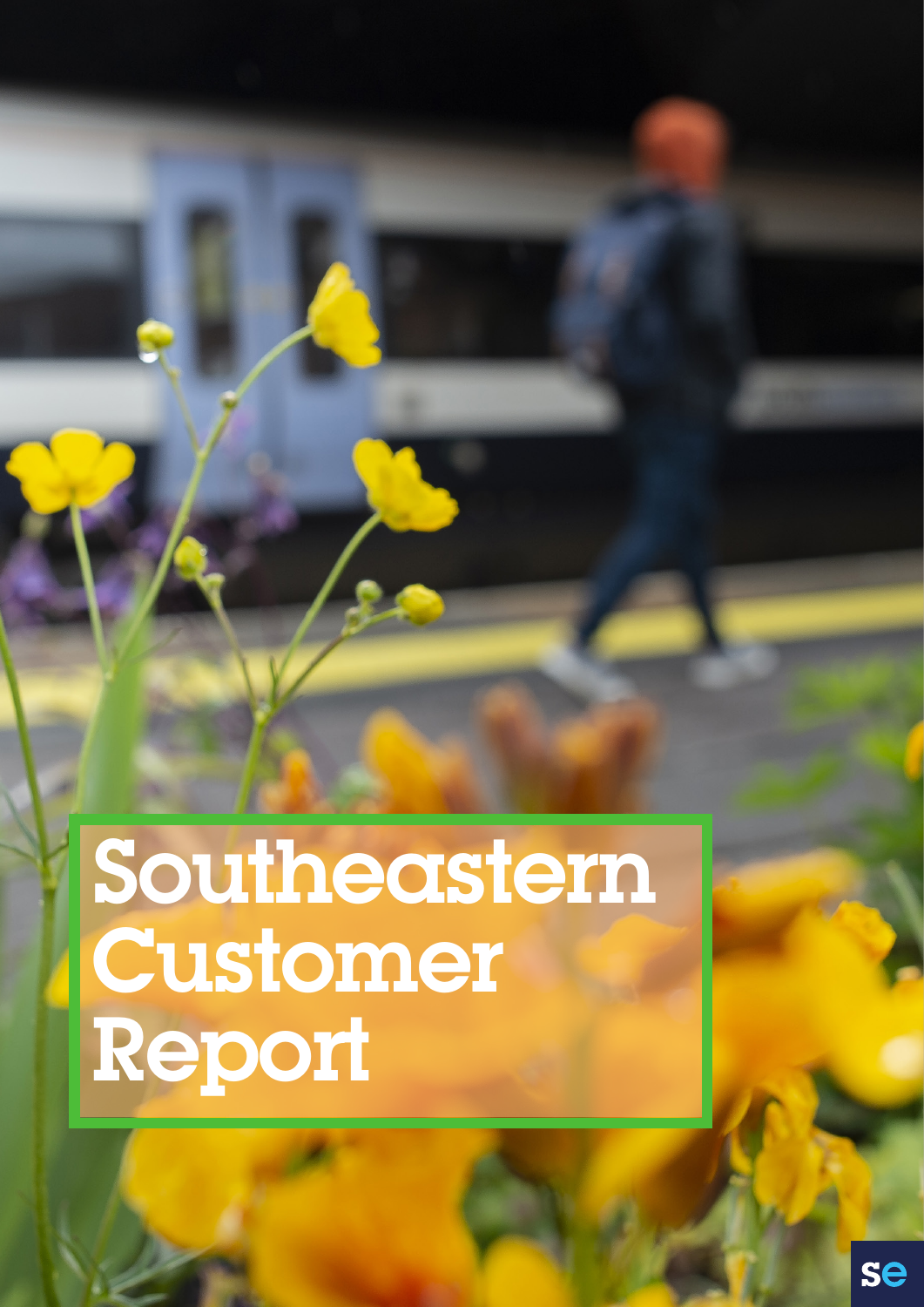### **Our service stats**

Here are our performance results for 18 October 2020 to 01 May 2021

**OOOO** 

#### **Cancellations or short-formed trains**

23%

The number across this period was

#### **Ticket office opening hours**

We averaged an open rate of



**Customer journeys**

There were

2 million passenger journeys made on our network 7.4

#### **Complaints per 1,000 passenger journeys**

| <b>Accessibility issues</b>              |  | 0.000 |
|------------------------------------------|--|-------|
| Company policy                           |  | 0.004 |
| <b>Complaints handling</b>               |  | 0.003 |
| Delay compensation schemes               |  | 0.002 |
| Environmental                            |  | 0.001 |
| Fares and retailing                      |  | 0.005 |
| Other - miscellaneous                    |  | 0.000 |
| Provision of information                 |  | 0.002 |
| Quality on train                         |  | 0.001 |
| Safety and Security                      |  | 0.002 |
| Staff conduct and availability           |  | 0.003 |
| Station quality                          |  | 0.001 |
| <b>Timetabling and connection issues</b> |  | 0.002 |
| Train service performance                |  | 0.003 |
|                                          |  |       |



#### **Ticket vending machines availability**

Our ticket vending machines were available for

**94.1%** of the time

We have a total of

277 ticket vending machines

**2** Southeastern Customer Report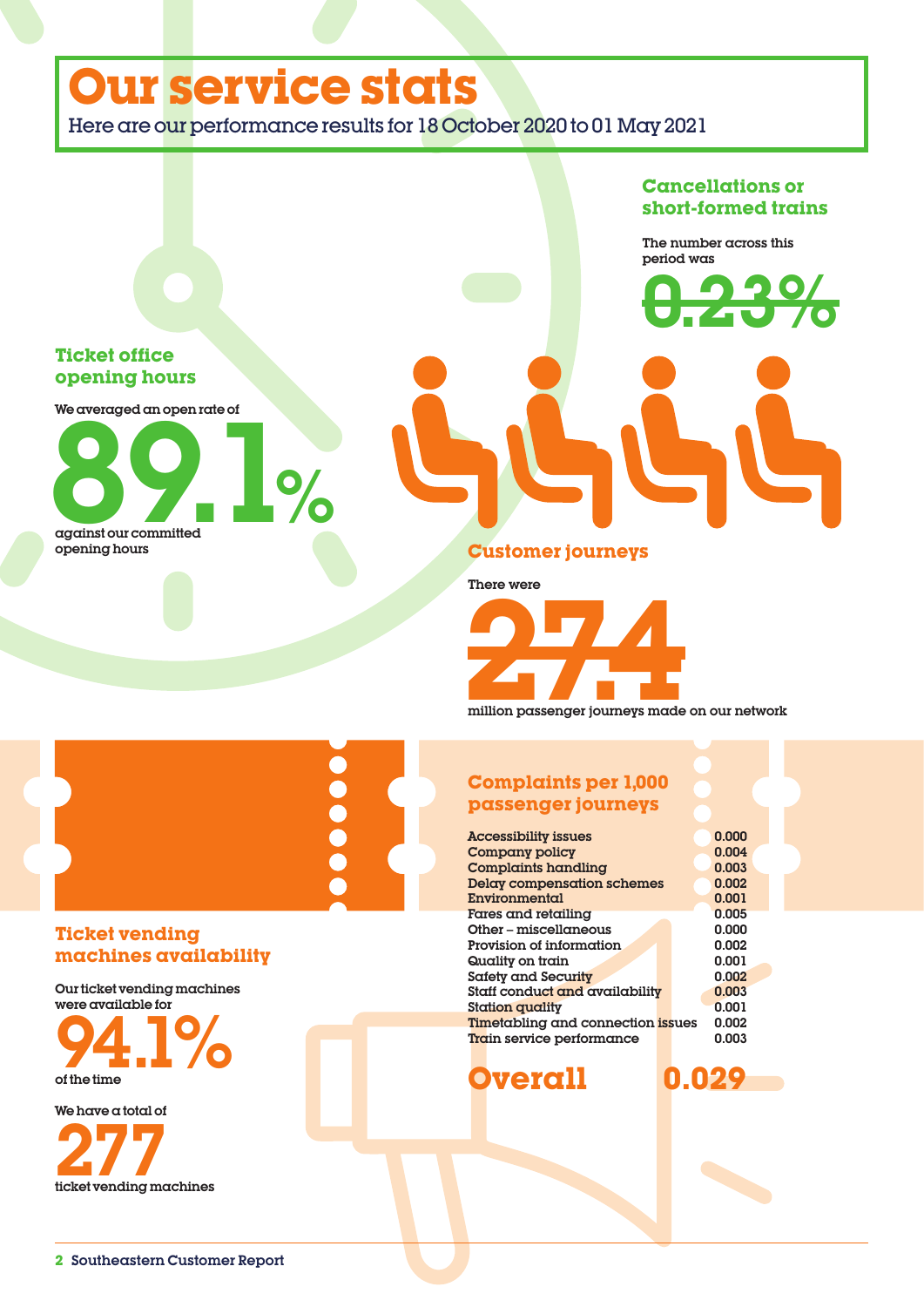### **Assisted Travel**

Period 03 May 20- 30 May 20 31 May 20- 27 Jun 20 28 Jun 20- 25 Jul 20 26 Jul 20- 22 Aug 20 23 Aug 20- 19 Sep 20 20 Sep 20- 17 Oct 20 03 May 20- 17 Oct 20 Volume of booked assistance 4 11 24 127 166 307 639 Volume of booked assistance completions 3 9 21 113 147 284 3344 Volume of unbooked assistance (Turn Up and Go) requested 46 190 283 678 948 1199 3302 Volume of unbooked assistance (Turn Up and Go) completed 44 185 283 676 942 1188 3318

#### **Southeastern Rail Performance** Last 7 Rail Periods 18 Oct 20 to 01 May 21



Southeastern Customer Report **3**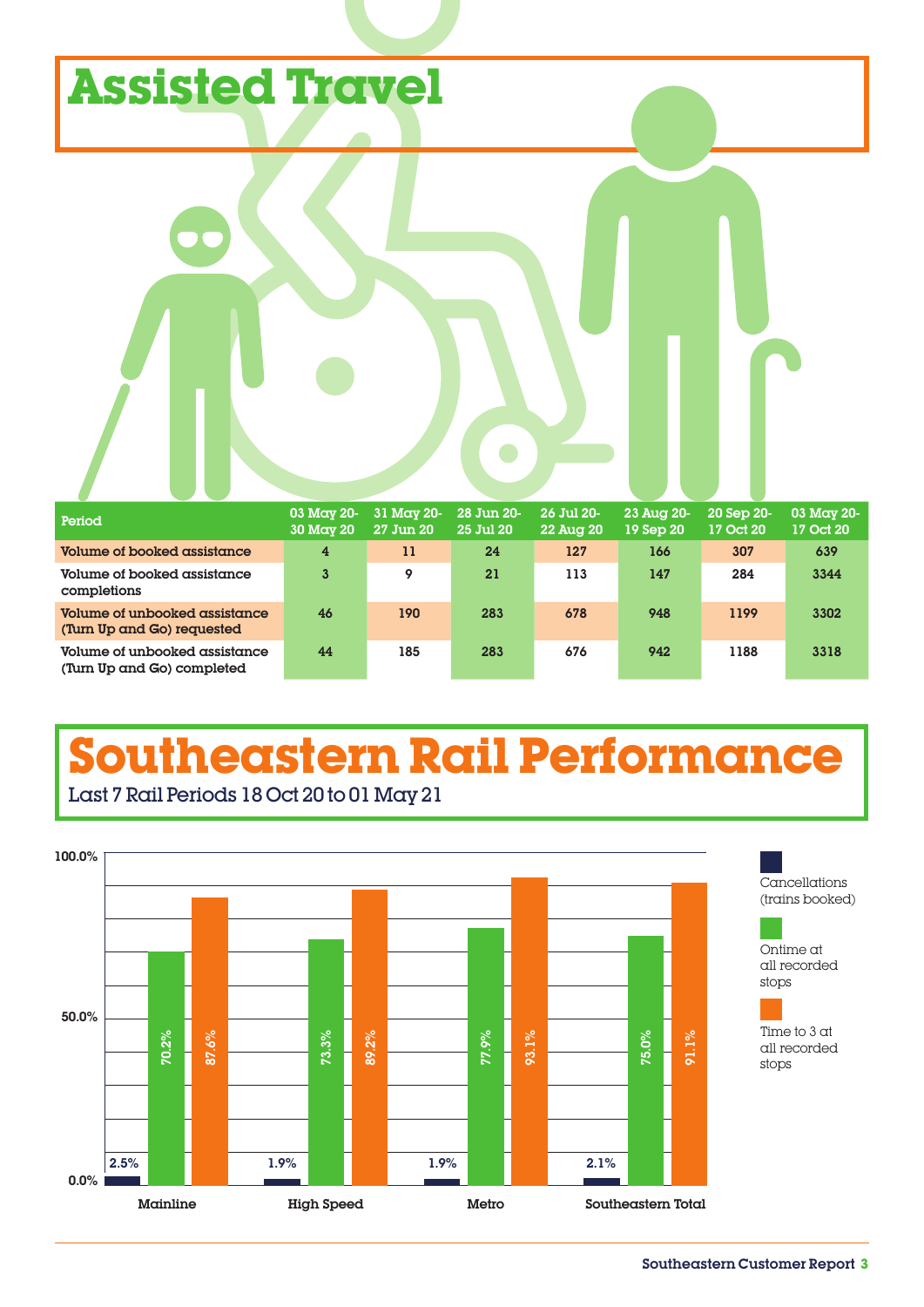## **Southeastern Rail Performance**

Last 7 Rail Periods 18 Oct 20 – 01 May 21



|                                             | Mainline              | 1.6%  | 1.6%  | 1.6%  | 1.6%  | 1.6%  | 1.6%  | 1.6%  | 1.6%  |
|---------------------------------------------|-----------------------|-------|-------|-------|-------|-------|-------|-------|-------|
| Cancellations<br>(trains booked)            | <b>High Speed</b>     | 1.6%  | 1.0%  | 2.2%  | 4.5%  | 3.1%  | 1.0%  | 0.5%  | 1.9%  |
|                                             | Metro                 | 2.7%  | 1.4%  | 2.1%  | 1.7%  | 2.2%  | 1.3%  | 1.5%  | 1.9%  |
|                                             | Southeastern<br>Total | 2.2%  | 1.6%  | 2.4%  | 2.8%  | 2.7%  | 1.3%  | 1.3%  | 2.1%  |
|                                             |                       |       |       |       |       |       |       |       |       |
|                                             | Mainline              | 63.0% | 60.7% | 69.3% | 72.2% | 75.2% | 78.9% | 74.9% | 70.2% |
| stops                                       | <b>High Speed</b>     | 68.3% | 67.6% | 73.5% | 72.7% | 71.5% | 81.7% | 79.0% | 73.3% |
|                                             | <b>Metro</b>          | 73.7% | 73.8% | 77.0% | 79.6% | 79.8% | 82.5% | 79.9% | 77.9% |
| Ontime at all<br>recorded stop<br><b>le</b> | Southeastern<br>Total | 69.8% | 69.1% | 74.1% | 76.8% | 77.8% | 81.3% | 78.2% | 75.0% |
|                                             |                       |       |       |       |       |       |       |       |       |
|                                             | Mainline              | 83.6% | 82.1% | 87.2% | 88.6% | 89.9% | 92.5% | 90.6% | 87.6% |
| । at all<br>I stops                         | <b>High Speed</b>     | 87.0% | 86.4% | 89.4% | 88.5% | 85.7% | 94.2% | 93.6% | 89.2% |
|                                             | <b>Metro</b>          | 90.9% | 91.6% | 92.6% | 94.0% | 93.6% | 95.7% | 94.3% | 93.1% |
| Time to 3 decorded:                         | Southeastern<br>Total | 88.2% | 88.1% | 90.5% | 91.9% | 91.9% | 94.6% | 93.1% | 91.1% |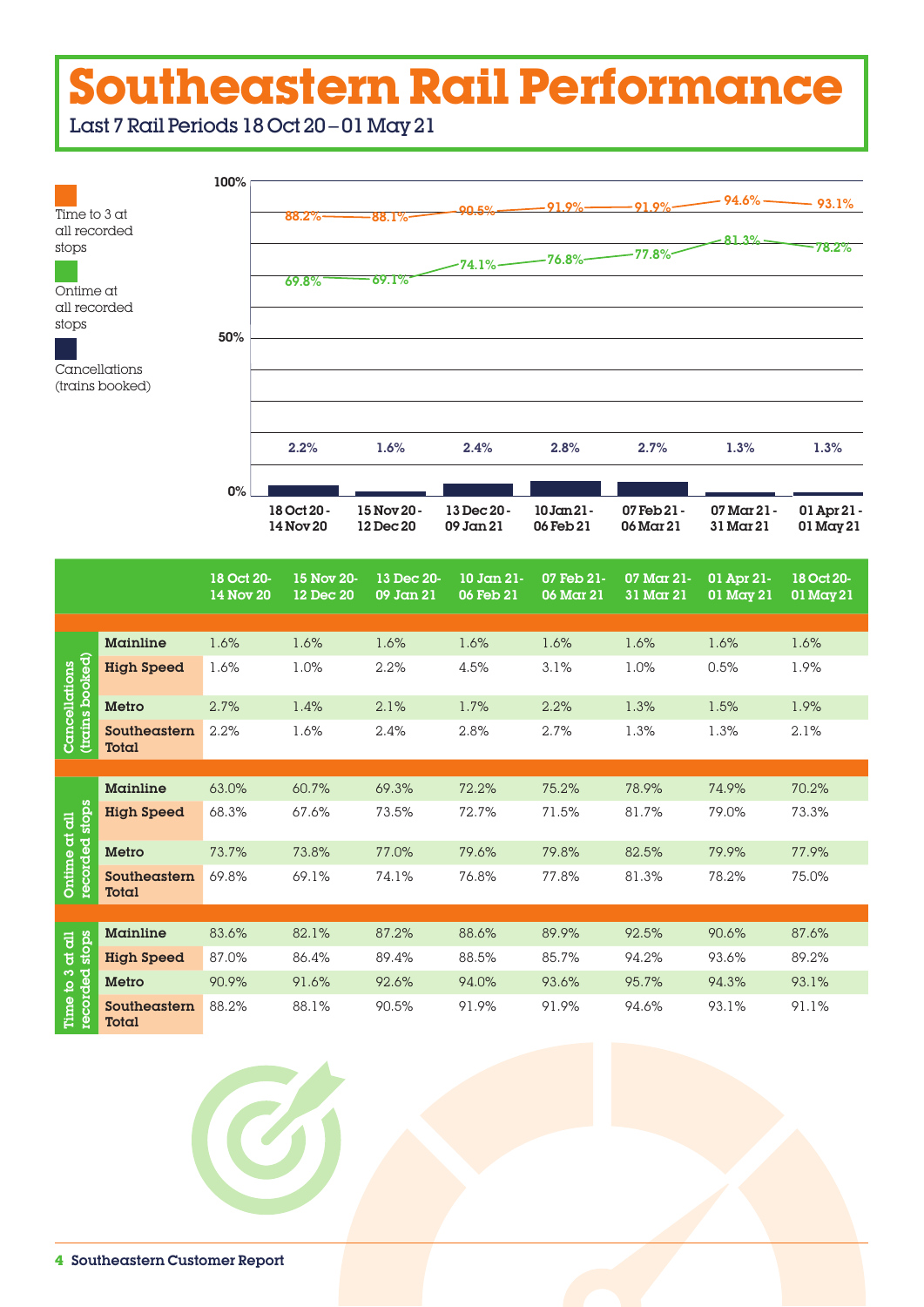## **Ticket office opening hours**

This table shows the ticket office opening hours percentage against planned hours for each station from 18 October 2020 to 01 May 2021. It also shows the number of times any ticket office was closed for more than four hours due to an unplanned reason (such as short notice sickness or absence). A number of ticket offices were temporarily closed during the period covered by this data as a result of coronavirus related restrictions.

| Station                  | Mon-<br><b>Fri AM</b> | Mon-<br><b>Fri PM</b> | Sat AM   | <b>Sat PM</b> | <b>Sun AM</b> | <b>Sun PM</b> | Compliance | $# \, \text{Closures} > 4 \text{hrs}$ |
|--------------------------|-----------------------|-----------------------|----------|---------------|---------------|---------------|------------|---------------------------------------|
| Albany Park              | 06:10:00              | 19:30:00              | 08:10:00 | 14:50:00      | 08:10:00      | 13:30:00      | 89.49%     | 15                                    |
| Ashford International    | 05:30:00              | 21:30:00              | 05:30:00 | 21:30:00      | 06:00:00      | 21:30:00      | 99.73%     | $\mathsf{O}$                          |
| Aylesham                 | 06:30:00              | 13:10:00              | 06:30:00 | 13:10:00      |               |               | 80.02%     | $\mathsf{O}$                          |
| Barming                  | 05:50:00              | 09:15:00              |          |               |               |               | 90.37%     | $\mathbf 0$                           |
| Barnehurst               | 06:10:00              | 19:30:00              | 08:10:00 | 14:50:00      | 08:10:00      | 15:40:00      | 89.76%     | 9                                     |
| <b>Battle</b>            | 05:40:00              | 19:00:00              | 05:40:00 | 19:00:00      | 09:10:00      | 16:30:00      | 90.01%     | 24                                    |
| Bearsted                 | 06:10:00              | 19:30:00              | 07:10:00 | 13:50:00      | 07:40:00      | 15:10:00      | 85.70%     | 32                                    |
| Beckenham Junction       | 06:10:00              | 19:40:00              | 06:10:00 | 19:40:00      | 08:10:00      | 17:40:00      | 97.33%     | 7                                     |
| Belvedere                | 14:00:00              | 18:40:00              |          |               |               |               | 82.48%     | $\mathsf{O}\xspace$                   |
| <b>Belvedere</b>         | 06:10:00              | 12:50:00              | 07:40:00 | 14:20:00      |               |               | 82.48%     | $\mathbf 0$                           |
| Bexley                   | 06:10:00              | 19:30:00              | 06:10:00 | 19:30:00      | 08:10:00      | 15:40:00      | 90.12%     | 19                                    |
| Bexleyheath              | 06:10:00              | 20:00:00              | 06:30:00 | 20:00:00      | 08:10:00      | 16:40:00      | 87.36%     | 23                                    |
| <b>Bickley</b>           | 13:10:00              | 19:45:00              |          |               |               |               | 81.12%     | 1                                     |
| Bickley                  | 06:10:00              | 12:50:00              | 07:10:00 | 13:50:00      | 08:15:00      | 13:45:00      | 81.12%     | 1                                     |
| Birchington              | 05:45:00              | 12:25:00              | 06:45:00 | 13:25:00      |               |               | 91.60%     | $\mathsf{O}$                          |
| Blackheath               | 06:10:00              | 20:00:00              | 06:40:00 | 20:00:00      | 08:10:00      | 19:40:00      | 95.83%     | 10                                    |
| Borough Green            | 06:10:00              | 17:55:00              | 07:10:00 | 13:50:00      | 08:10:00      | 15:40:00      | 68.63%     | 92                                    |
| <b>Brixton</b>           | 06:40:00              | 20:00:00              | 08:10:00 | 14:50:00      |               |               | 75.01%     | 25                                    |
| <b>Broadstairs</b>       | 06:15:00              | 19:30:00              | 06:15:00 | 19:30:00      | 08:10:00      | 15:40:00      | 48.11%     | 57                                    |
| <b>Bromley North</b>     | 06:15:00              | 19:00:00              | 07:20:00 | 14:00:00      |               |               | 82.86%     | 13                                    |
| <b>Bromley South</b>     | 06:00:00              | 21:30:00              | 06:20:00 | 21:30:00      | 06:40:00      | 21:30:00      | 98.67%     | 5                                     |
| Canterbury East          | 06:10:00              | 20:20:00              | 06:10:00 | 20:20:00      | 07:30:00      | 19:30:00      | 89.16%     | $20\,$                                |
| Canterbury West          | 06:15:00              | 19:30:00              | 06:15:00 | 19:30:00      | 08:30:00      | 17:00:00      | 98.50%     | 3                                     |
| Catford Bridge           | 06:10:00              | 19:30:00              | 06:10:00 | 19:30:00      | 08:40:00      | 16:40:00      | 86.47%     | 22                                    |
| Charing                  | 07:15:00              | 11:40:00              |          |               |               |               | 95.34%     | 0                                     |
| Charlton                 | 06:10:00              | 19:30:00              | 06:10:00 | 19:30:00      | 08:30:00      | 16:00:00      | 94.04%     | 8                                     |
| Chatham                  | 05:45:00              | 20:00:00              | 06:15:00 | 20:00:00      | 07:00:00      | 19:00:00      | 97.97%     | 4                                     |
| Chelsfield               | 06:10:00              | 19:30:00              | 08:15:00 | 15:00:00      | 08:15:00      | 13:00:00      | 92.65%     | 14                                    |
| Chestfield & Swalecliffe | 06:45:00              | 10:15:00              |          |               |               |               | 6.94%      | $\mathsf{O}$                          |
| Chislehurst              | 06:10:00              | 19:30:00              | 07:00:00 | 19:15:00      | 08:15:00      | 15:40:00      | 95.10%     | 9                                     |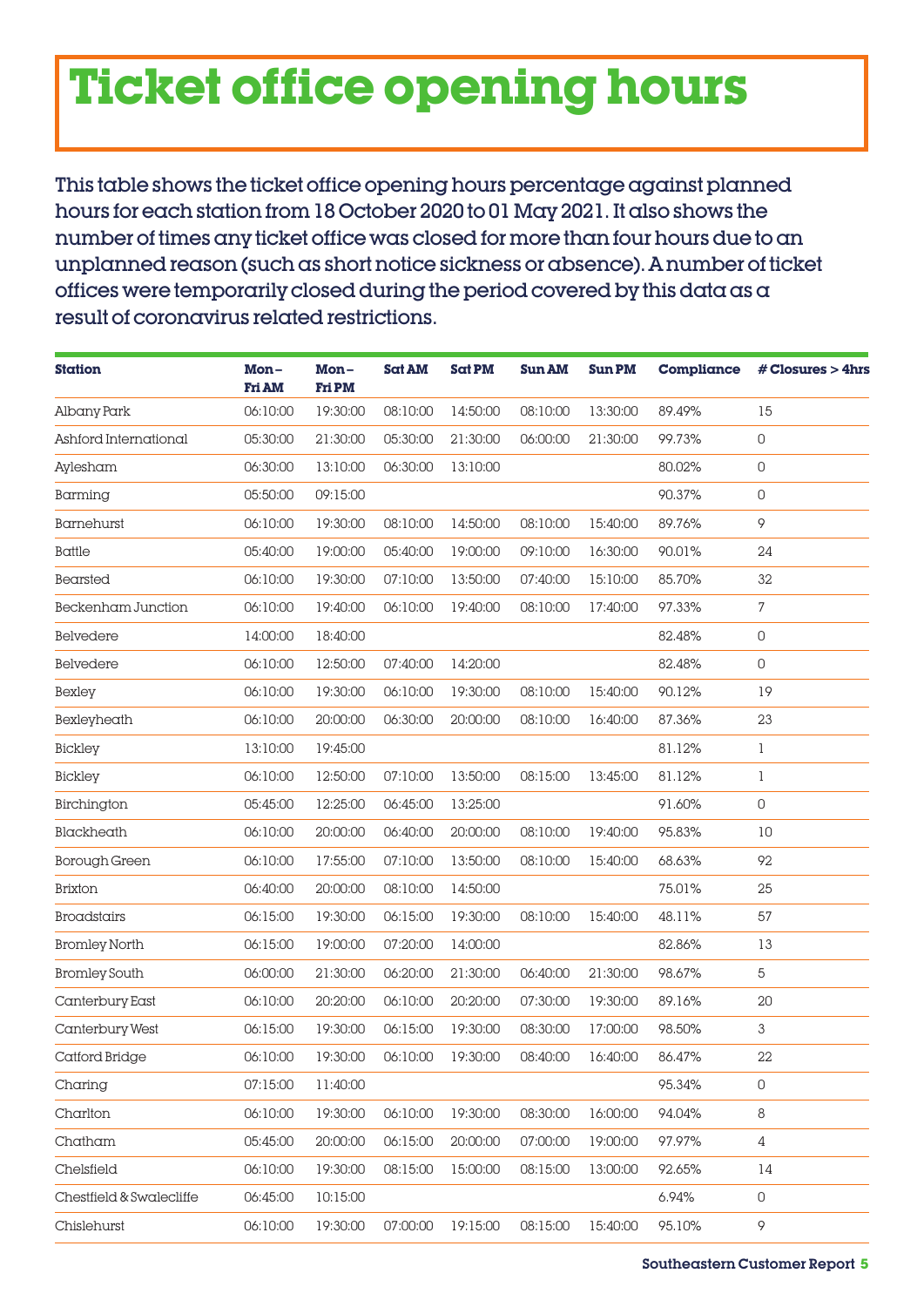## **Ticket office opening hours**

| Station                 | <b>Mon-</b><br><b>Fri AM</b> | <b>Mon-</b><br><b>Fri PM</b> | <b>Sat AM</b> | <b>Sat PM</b> | <b>Sun AM</b> | <b>Sun PM</b> | Compliance | $#$ Closures $>$ 4hrs |
|-------------------------|------------------------------|------------------------------|---------------|---------------|---------------|---------------|------------|-----------------------|
| Clock House             | 06:10:00                     | 19:30:00                     | 07:20:00      | 13:50:00      |               |               | 93.55%     | 10                    |
| Crayford                | 06:10:00                     | 19:30:00                     | 06:40:00      | 20:00:00      | 08:10:00      | 15:40:00      | 81.34%     | 26                    |
| Dartford                | 06:10:00                     | 20:40:00                     | 06:10:00      | 19:40:00      | 07:10:00      | 20:40:00      | 96.01%     | 8                     |
| Deal                    | 05:45:00                     | 19:10:00                     | 05:45:00      | 19:10:00      | 07:30:00      | 16:00:00      | 71.01%     | 87                    |
| Deptford                | 06:40:00                     | 17:25:00                     |               |               |               |               | 86.04%     | 31                    |
| Dover Priory            | 05:30:00                     | 21:30:00                     | 05:30:00      | 21:30:00      | 06:15:00      | 21:30:00      | 98.61%     | 1                     |
| Ebbsfleet International | 06:20:00                     | 20:15:00                     | 09:00:00      | 19:30:00      | 09:45:00      | 18:45:00      | 92.15%     | 23                    |
| Eden Park               | 06:10:00                     | 12:50:00                     | 07:20:00      | 14:00:00      |               |               | 97.03%     | $\mathsf O$           |
| Elmers End              | 06:10:00                     | 19:30:00                     | 06:10:00      | 19:30:00      |               |               | 86.48%     | 14                    |
| Elmstead Woods          | 06:00:00                     | 19:30:00                     | 08:15:00      | 14:50:00      | 08:15:00      | 15:40:00      | 94.99%     | 3                     |
| Eltham                  | 06:10:00                     | 20:00:00                     | 06:10:00      | 20:00:00      | 08:10:00      | 15:40:00      | 92.72%     | 7                     |
| Erith                   | 06:05:00                     | 19:25:00                     | 06:10:00      | 19:25:00      |               |               | 84.52%     | 40                    |
| Etchingham              | 06:10:00                     | 12:55:00                     | 07:20:00      | 14:00:00      |               |               | 79.40%     | 2                     |
| Eynsford                | 06:10:00                     | 12:50:00                     |               |               |               |               | 99.49%     | $\mathsf O$           |
| Falconwood              | 06:10:00                     | 19:30:00                     | 08:10:00      | 14:50:00      | 08:10:00      | 15:40:00      | 91.43%     | 19                    |
| Farningham Road         | 06:10:00                     | 10:30:00                     |               |               |               |               | 71.37%     | $\mathsf O$           |
| Faversham               | 06:15:00                     | 19:30:00                     | 06:15:00      | 19:30:00      | 08:00:00      | 19:00:00      | 95.63%     | 11                    |
| Folkestone Central      | 06:00:00                     | 19:00:00                     | 06:00:00      | 19:00:00      | 08:10:00      | 17:40:00      | 92.59%     | 18                    |
| <b>Folkestone West</b>  | 06:25:00                     | 13:05:00                     | 07:35:00      | 14:15:00      |               |               | 92.95%     | 0                     |
| Frant                   | 06:25:00                     | 09:45:00                     |               |               |               |               | 90.43%     | 0                     |
| Gillingham              | 06:10:00                     | 20:00:00                     | 06:10:00      | 20:00:00      | 07:00:00      | 19:00:00      | 98.15%     | 4                     |
| Gravesend               | 05:45:00                     | 20:00:00                     | 05:45:00      | 20:00:00      | 06:45:00      | 20:00:00      | 97.23%     | 0                     |
| Greenhithe              | 06:10:00                     | 19:30:00                     | 07:40:00      | 19:40:00      | 09:10:00      | 16:40:00      | 94.02%     | 17                    |
| Greenwich               | 06:10:00                     | 20:00:00                     | 06:10:00      | 20:00:00      | 08:40:00      | 18:40:00      | 98.09%     | 3                     |
| Grove Park              | 05:15:00                     | 20:15:00                     | 07:00:00      | 20:15:00      | 08:10:00      | 18:40:00      | 93.18%     | 10                    |
| Harrietsham             | 06:10:00                     | 10:25:00                     |               |               |               |               | 96.11%     | 0                     |
| Hastings                | 05:50:00                     | 20:30:00                     | 05:50:00      | 20:30:00      | 05:50:00      | 20:30:00      | 98.92%     | 0                     |
| Hayes                   | 06:10:00                     | 19:30:00                     | 07:20:00      | 14:00:00      |               |               | 88.23%     | 15                    |
| Headcorn                | 06:00:00                     | 19:20:00                     | 07:10:00      | 13:50:00      | 08:10:00      | 16:30:00      | 74.85%     | 59                    |
| Herne Bay               | 06:10:00                     | 19:00:00                     | 06:10:00      | 19:00:00      | 09:10:00      | 16:00:00      | 71.71%     | 69                    |
| Herne Hill              | 06:10:00                     | 19:40:00                     | 06:10:00      | 19:40:00      | 08:10:00      | 17:40:00      | 97.19%     | 9                     |
| High Brooms             | 06:20:00                     | 19:00:00                     | 07:10:00      | 13:50:00      |               |               | 95.92%     | 5                     |
| Higham                  | 06:10:00                     | 12:50:00                     |               |               |               |               | 81.26%     | $\mathbf{1}$          |
| Hildenborough           | 06:10:00                     | 12:50:00                     | 07:10:00      | 13:50:00      |               |               | 91.29%     | 1                     |
| <b>Hither Green</b>     | 06:10:00                     | 20:00:00                     | 06:10:00      | 19:30:00      | 08:10:00      | 19:40:00      | 97.33%     | $\overline{7}$        |
| Kent House              | 06:10:00                     | 19:30:00                     | 07:10:00      | 13:50:00      |               |               | 82.17%     | 16                    |

**6** Southeastern Customer Report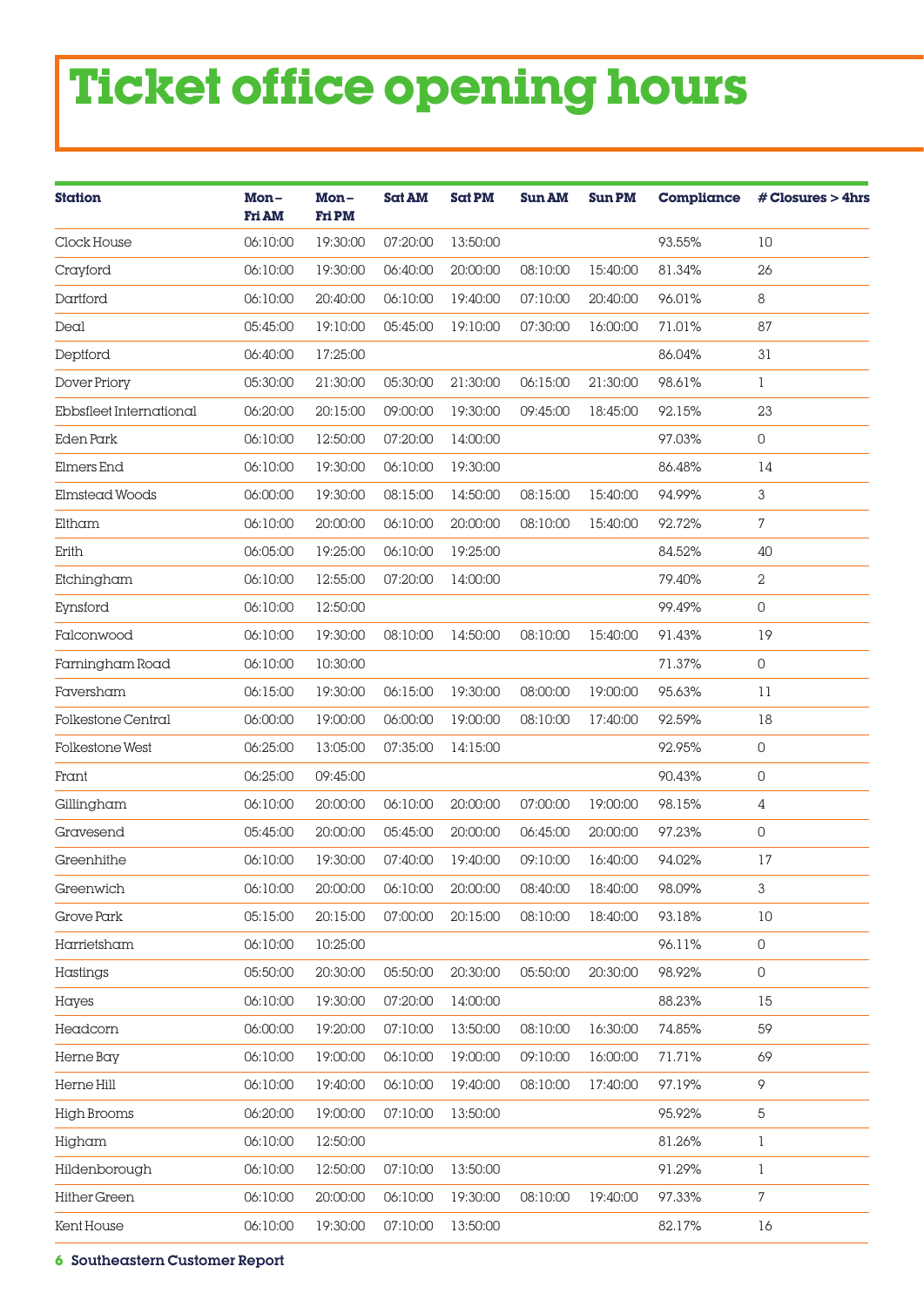| <b>Station</b>       | Mon-<br><b>Fri AM</b> | <b>Mon-</b><br><b>Fri PM</b> | Sat AM   | <b>Sat PM</b> | <b>Sun AM</b> | <b>Sun PM</b> | Compliance | $#$ Closures $>$ 4hrs |
|----------------------|-----------------------|------------------------------|----------|---------------|---------------|---------------|------------|-----------------------|
| Kidbrooke            | 06:10:00              | 19:30:00                     | 06:40:00 | 19:30:00      | 09:00:00      | 14:40:00      | 84.14%     | 28                    |
| Knockholt            | 06:15:00              | 09:40:00                     |          |               |               |               | 96.46%     | 0                     |
| Ladywell             | 06:10:00              | 19:30:00                     | 07:20:00 | 14:00:00      |               |               | 82.03%     | 21                    |
| Lee                  | 06:10:00              | 19:30:00                     | 07:40:00 | 14:20:00      | 08:10:00      | 15:40:00      | 93.36%     | 11                    |
| Lenham               | 06:20:00              | 13:00:00                     | 06:20:00 | 13:00:00      |               |               | 68.45%     | $\mathsf O$           |
| Lewisham             | 06:10:00              | 20:50:00                     | 06:10:00 | 20:20:00      | 07:10:00      | 20:50:00      | 96.25%     | 4                     |
| London Bridge        | 04:50:00              | 01:20:00                     | 05:05:00 | 01:20:00      | 06:45:00      | 01:20:00      | 99.53%     | 3                     |
| London Cannon Street | 07:15:00              | 19:40:00                     |          |               |               |               | 99.77%     | 0                     |
| Charing Cross        | 04:30:00              | 01:05:00                     | 04:30:00 | 01:05:00      | 06:45:00      | 01:05:00      | 98.94%     | $\mathsf O$           |
| Longfield            | 06:15:00              | 19:30:00                     | 07:15:00 | 13:30:00      | 08:15:00      | 13:00:00      | 72.73%     | 50                    |
| Lower Sydenham       | 06:20:00              | 13:00:00                     | 07:20:00 | 14:00:00      |               |               | 95.47%     | $\mathsf O$           |
| Maidstone East       | 06:00:00              | 20:00:00                     | 06:00:00 | 20:00:00      | 07:45:00      | 20:00:00      | 97.83%     | 5                     |
| Maidstone West       | 06:15:00              | 12:50:00                     | 06:10:00 | 12:50:00      |               |               | 92.90%     | $\mathsf O$           |
| Marden               | 06:15:00              | 13:00:00                     | 07:00:00 | 13:00:00      |               |               | 92.96%     | $\mathsf O$           |
| Margate              | 06:15:00              | 19:30:00                     | 06:15:00 | 19:30:00      | 09:10:00      | 16:40:00      | 84.92%     | 48                    |
| Maze Hill            | 06:10:00              | 19:30:00                     | 06:10:00 | 19:30:00      |               |               | 87.64%     | 15                    |
| Meopham              | 06:15:00              | 12:45:00                     | 08:00:00 | 13:15:00      |               |               | 93.29%     | $\circ$               |
| Mottingham           | 06:10:00              | 19:30:00                     | 06:40:00 | 20:00:00      | 08:10:00      | 15:40:00      | 95.37%     | 11                    |
| New Beckenham        | 06:20:00              | 13:00:00                     | 07:20:00 | 14:00:00      |               |               | 97.93%     | $\circ$               |
| New Cross            | 06:10:00              | 20:00:00                     | 06:10:00 | 20:00:00      | 08:10:00      | 20:00:00      | 89.94%     | 24                    |
| New Eltham           | 06:10:00              | 20:00:00                     | 06:40:00 | 20:00:00      | 08:10:00      | 15:40:00      | 91.13%     | 13                    |
| Newington            | 06:10:00              | 10:00:00                     |          |               |               |               | 75.56%     | 0                     |
| Northfieet           | 06:10:00              | 10:10:00                     |          |               |               |               | 72.20%     | 0                     |
| Orpington            | 06:05:00              | 21:00:00                     | 06:05:00 | 21:00:00      | 06:45:00      | 21:00:00      | 98.84%     | 3                     |
| Otford               | 06:15:00              | 19:30:00                     | 06:15:00 | 19:30:00      | 08:10:00      | 15:40:00      | 86.94%     | 23                    |
| Paddock Wood         | 06:00:00              | 19:00:00                     | 08:00:00 | 14:30:00      | 08:00:00      | 14:30:00      | 90.73%     | 23                    |
| Penge East           | 06:10:00              | 19:30:00                     | 06:40:00 | 19:30:00      | 08:10:00      | 15:40:00      | 95.09%     | 11                    |
| Petts Wood           | 05:45:00              | 20:00:00                     | 07:00:00 | 20:00:00      | 07:45:00      | 19:45:00      | 94.91%     | 16                    |
| Pluckley             | 06:10:00              | 10:40:00                     |          |               |               |               | 60.82%     | 1                     |
| Plumstead            | 06:10:00              | 19:30:00                     | 06:10:00 | 19:30:00      | 08:10:00      | 15:40:00      | 88.13%     | 23                    |
| Queenborough         | 07:00:00              | 11:00:00                     | 08:00:00 | 12:00:00      |               |               | 89.76%     | $\circ$               |
| Rainham              | 06:00:00              | 19:30:00                     | 07:00:00 | 19:00:00      | 08:00:00      | 19:00:00      | 97.94%     | $7\phantom{.}$        |
| Ramsgate             | 06:15:00              | 20:00:00                     | 06:15:00 | 20:00:00      | 06:15:00      | 16:30:00      | 90.45%     | 34                    |
| Robertsbridge        | 06:10:00              | 12:50:00                     | 07:10:00 | 13:45:00      |               |               | 97.78%     | $\mathsf O$           |
| Rochester            | 06:10:00              | 19:30:00                     | 06:45:00 | 13:25:00      |               |               | 97.35%     | 4                     |
| Sandling             | 06:20:00              | 13:00:00                     |          |               |               |               | 89.00%     | 0                     |